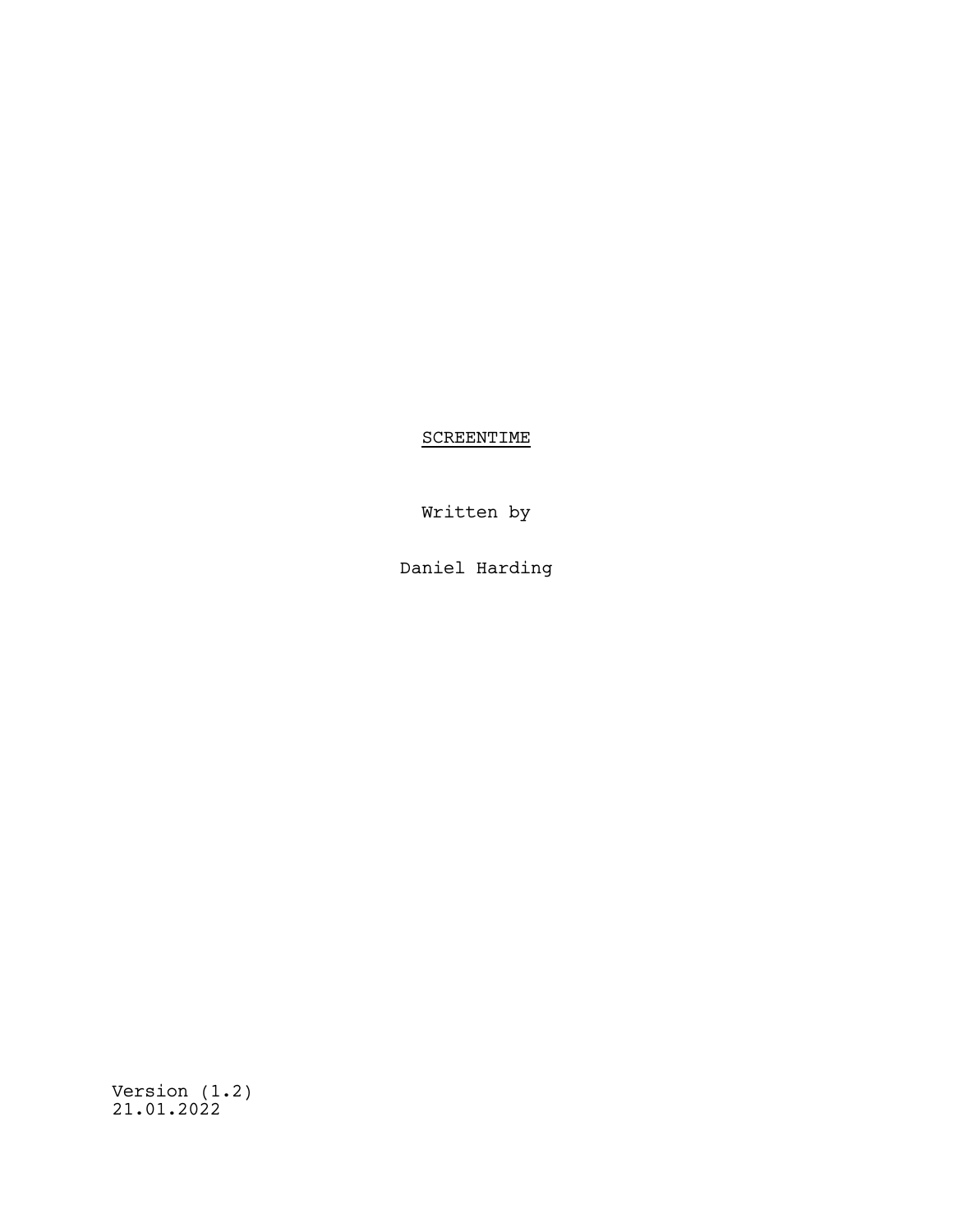INT. BEDROOM

MASON and CHARLOTTE are laying in bed - they appear to be facing each other. There is love in their eyes - soft, gentle, romantic music plays.

> MASON ...I love you.

CHARLOTTE (taken aback) I love you too!

The camera starts to track back and reveals that they are talking to one another over FaceTime on their phones - they now appear to be in separate bedrooms.

> MASON How did we get this lucky?

CHARLOTTE I only know the I've never felt this way about someone before.

MASON kisses his screen.

CHARLOTTE (CONT'D) Aww, you're *so* cute.

CHARLOTTE kisses her screen in turn.

There is an awkward pause.

CHARLOTTE (CONT'D)<br>Mason?

We see that he is now checking his crypto account - totally distracted.

> CHARLOTTE (CONT'D) (annoyed) Mason! What about *me*?!

MASON Uh?- Oh! You're *cute* too! Sorry, I mean, yeah, obviously. It goes without saying.

MASON puckers his lips and waits for CHARLOTTE to kiss him back. But she doesn't.

> CHARLOTTE (pissed off) ...*It goes without saying?* God, seriously, what's wrong with you?!